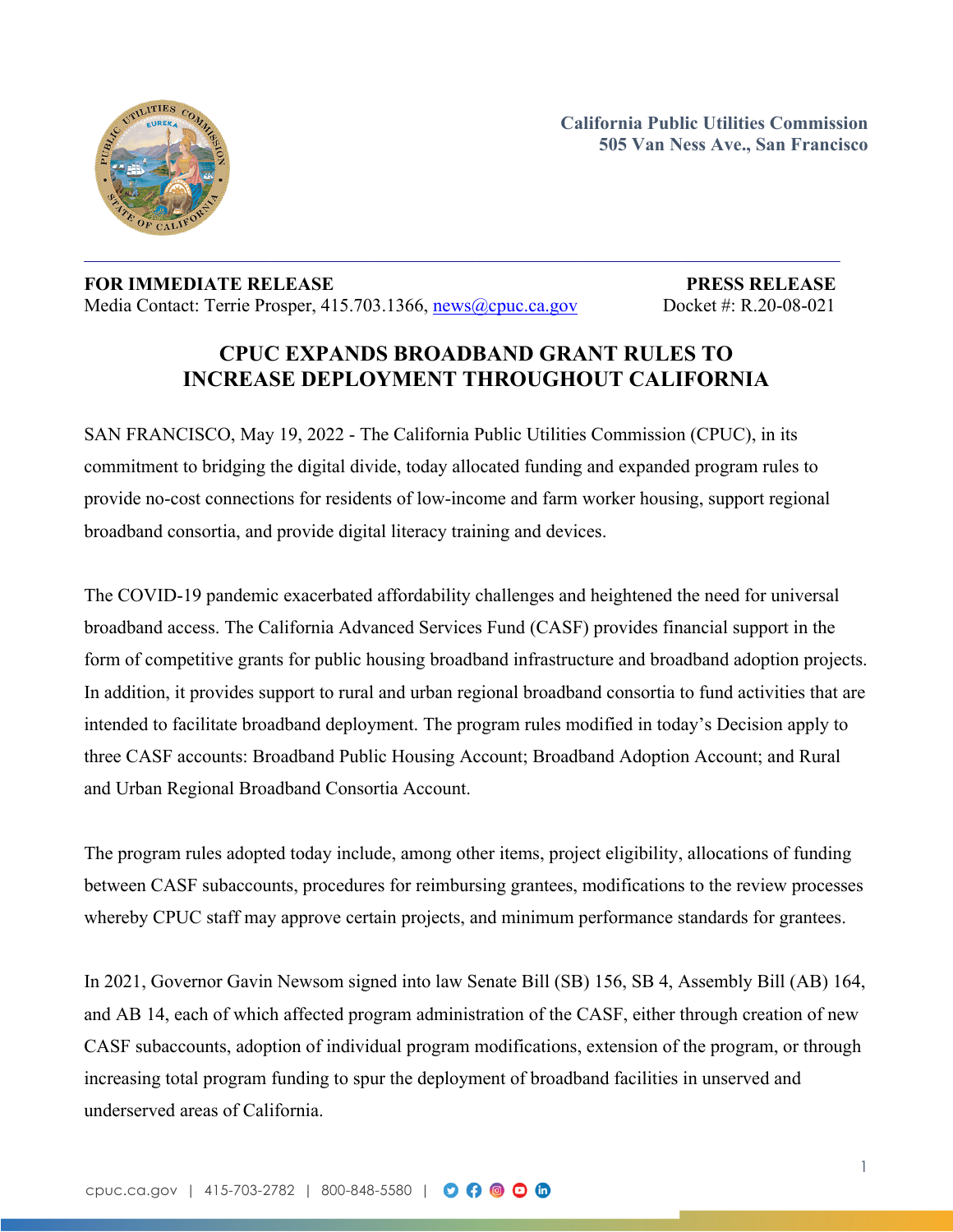"This is another step forward in the CPUC's implementation of the Governor's and Legislature's 2021 broadband package. Changes made here will allow for more funding per project for Adoption, Public Housing, and Consortia grantees, provide more flexibility for certain budgeting and reimbursement processes, and expand eligibility for Public Housing grants to farmworker housing developments," said CPUC Commissioner Darcie L. Houck, who is assigned to the proceeding.

"To be fully and meaningfully connected to Internet services, communities need not just access to affordable broadband infrastructure, but also devices, training, and support. Today, we have taken a step forward in bridging the digital divide, supporting initiatives to build gap networks in low-income and affordable housing communities, train digital navigators, and provide digital literacy education," said CPUC President Alice Reynolds.

"The expansion of the California Advanced Services Fund categorical eligibility to public housing, publicly subsidized housing, and farm worker housing will kickstart the needed upgrades in this housing stock in order to leverage broadband, in particular for many customers who will be eligible for the federal Affordable Connectivity Program and wireline broadband subsidies that we are working on implementing in the California LifeLine proceeding," said Commissioner Genevieve Shiroma.

The proposal voted on is available at [https://docs.cpuc.ca.gov/PublishedDocs/Published/G000/M476/K657/476657346.PDF.](https://docs.cpuc.ca.gov/PublishedDocs/Published/G000/M476/K657/476657346.PDF)

Documents related to the proceeding are available at [https://apps.cpuc.ca.gov/apex/f?p=401:56:0::NO:RP,57,RIR:P5\\_PROCEEDING\\_SELECT:R2008021](https://apps.cpuc.ca.gov/apex/f?p=401:56:0::NO:RP,57,RIR:P5_PROCEEDING_SELECT:R2008021).

More information on the CASF is available at [www.cpuc.ca.gov/casf](http://www.cpuc.ca.gov/casf).

More information on the CPUC's other efforts in broadband implementation for California is available at [www.cpuc.ca.gov/industries-and-topics/internet-and-phone/broadband-implementation-for-california.](http://www.cpuc.ca.gov/industries-and-topics/internet-and-phone/broadband-implementation-for-california)

The CPUC regulates services and utilities, protects consumers, safeguards the environment, and assures Californians' access to safe and reliable utility infrastructure and services. For more information on the CPUC, please visit [www.cpuc.ca.gov](http://www.cpuc.ca.gov/).